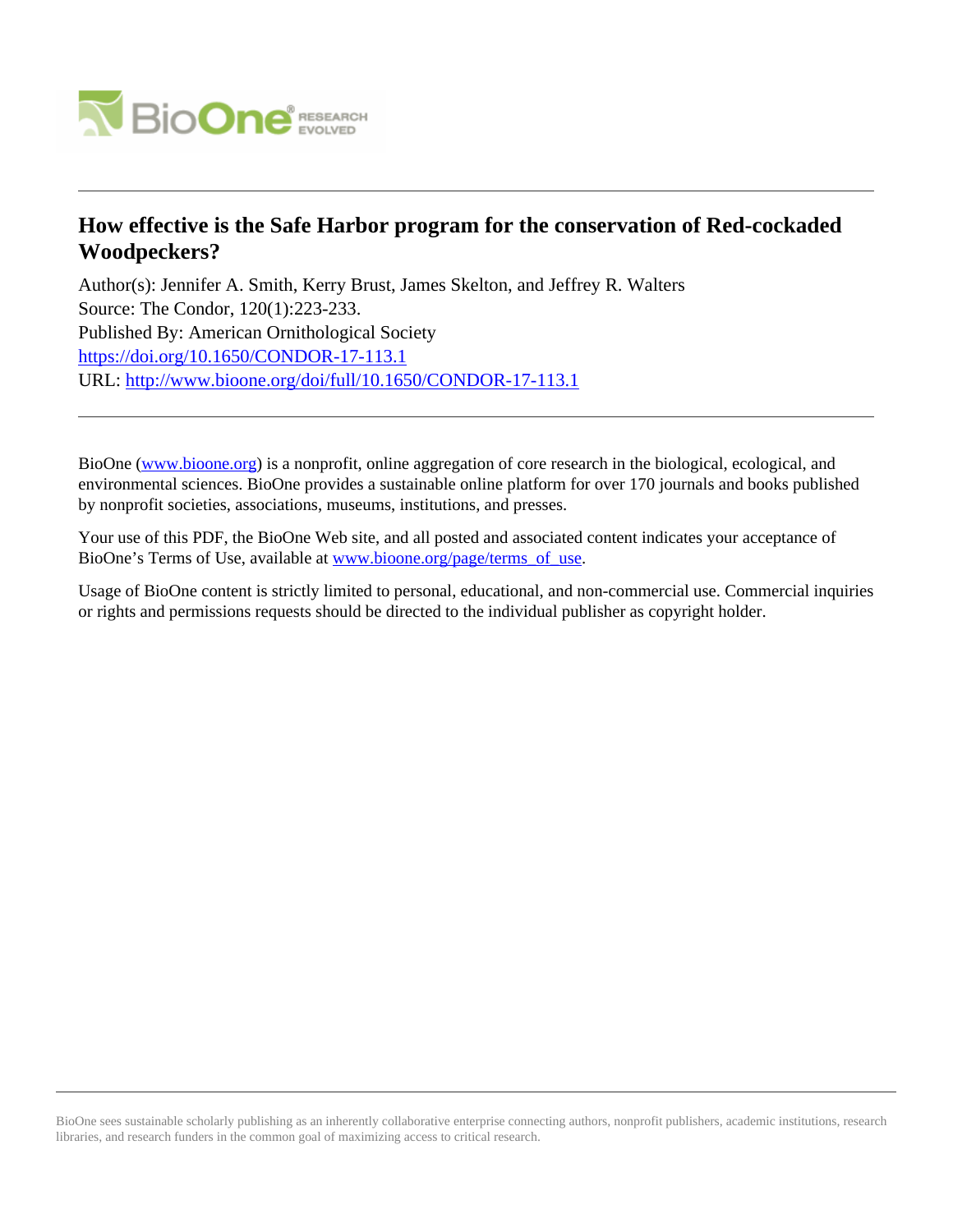

RESEARCH ARTICLE

# How effective is the Safe Harbor program for the conservation of Redcockaded Woodpeckers?

Jennifer A. Smith,<sup>1</sup>\* Kerry Brust,<sup>2</sup> James Skelton,<sup>1a</sup> and Jeffrey R. Walters<sup>1</sup>

<sup>1</sup> Department of Biological Sciences, Virginia Polytechnic Institute and State University, Blacksburg, Virginia, USA<br><sup>2</sup> Sandhills Ecological Institute, Southern Pines, North Carolina, USA<br><sup>a</sup> Current address: School of Gainesville, Florida, USA

\* Corresponding author: [drjensmith1@gmail.com](mailto:drjensmith1@gmail.com)

Submitted June 19, 2017; Accepted November 16, 2017; Published January 24, 2018

## ABSTRACT

Land use restrictions imposed by the Endangered Species Act may create conflict, affecting conservation on private lands. In 1995, the Safe Harbor program (hereafter, 'Safe Harbor') was initiated to alleviate concerns of private landowners about conservation of imperiled species. The inaugural program targeted endangered Red-cockaded Woodpeckers (Picoides borealis; hereafter, 'RCW') in the North Carolina Sandhills, USA. Landowners enrolled in the Safe Harbor select management actions to enhance habitat for existing populations, but incur no additional responsibilities for increases in populations. Despite the relevance for conservation, the benefits of Safe Harbor remain largely unknown. Here, we evaluate the effects of Safe Harbor on RCWs in the North Carolina Sandhills. Between 1980 and 2014, we monitored 55 RCW territories (30 Safe Harbor, 25 control). Following the initiation of Safe Harbor, the probability of territory abandonment on control properties increased by  $\sim$ 14% over a 19-yr period, while it remained constant on Safe Harbor properties. This could have been due to more Safe Harbor properties (87%) than control properties (68%) receiving artificial cavities that offset cavity losses. Following the initiation of Safe Harbor, the laying date on Safe Harbor properties advanced 16.1 days over a 19-yr period, compared with 11.6 days on control properties. Enrollment in Safe Harbor was not related to other measures of breeding performance, likely due to variation in habitat management across properties. While Safe Harbor clearly alleviates conflict over conservation, other effects depend on management actions. We encourage evaluations of existing similar programs to determine their efficacy.

Keywords: breeding biology, Endangered Species Act, habitat management, incentive program, Picoides borealis, reproduction

## ¿Qué tan efectivo es el Programa Puerto Seguro para la conservación de Picoides borealis?

## RESUMEN

Las restricciones al uso de la tierra impuestas por la Ley de Especies en Peligro de Extinción pueden generar conflictos, afectando la conservación en tierras privadas. En 1995, se inició el Programa Puerto Seguro para disminuir la preocupación de los propietarios de tierras privadas sobre la conservación de especies en peligro. El programa inaugural se enfocó en la especie en peligro Picoides borealis, en las colinas de arena de Carolina del Norte. Los propietarios de la tierra se enrolaron en determinadas acciones de manejo en el marco de Puerto Seguro para mejorar el ha´bitat para las poblaciones existentes, pero no se vieron comprometidos con responsabilidades adicionales a partir del incremento de la población. A pesar de la relevancia para la conservación, los beneficios de Puerto Seguro siguen siendo mayormente desconocidos. Aquí, evaluamos los efectos de Puerto Seguro sobre P. borealis en las colinas de arena de Carolina del Norte. Entre 1980 y 2014, monitoreamos 55 territorios de P. borealis (30 Puerto Seguro, 25 control). Luego del inicio de Puerto Seguro, la probabilidad de abandono del territorio en las propiedades control aumentó un  $\sim$ 14% sobre un período de 19 años, mientras que permaneció constante en las propiedades de Puerto Seguro. Esto podría deberse a que más propiedades de Puerto Seguro (87%) recibieron cavidades artificiales en comparación con las propiedades control (68%), compensando las pérdidas de cavidades. Luego del inicio de Puerto Seguro, la fecha de puesta en las propiedades de Puerto Seguro avanzó 16.1 días sobre un período de 19 años, comparado con 11.6 días en las propiedades control. El enrolamiento en Puerto Seguro no se relacionó con otras medidas de desempeño reproductivo, probablemente debido a la variación en el manejo del hábitat entre las propiedades. Mientras que Puerto Seguro claramente alivia el conflicto por la conservación, otros impactos dependen de la accion de manejo. Alentamos las evaluaciones de los programas similares existentes para ´ determinar su eficacia.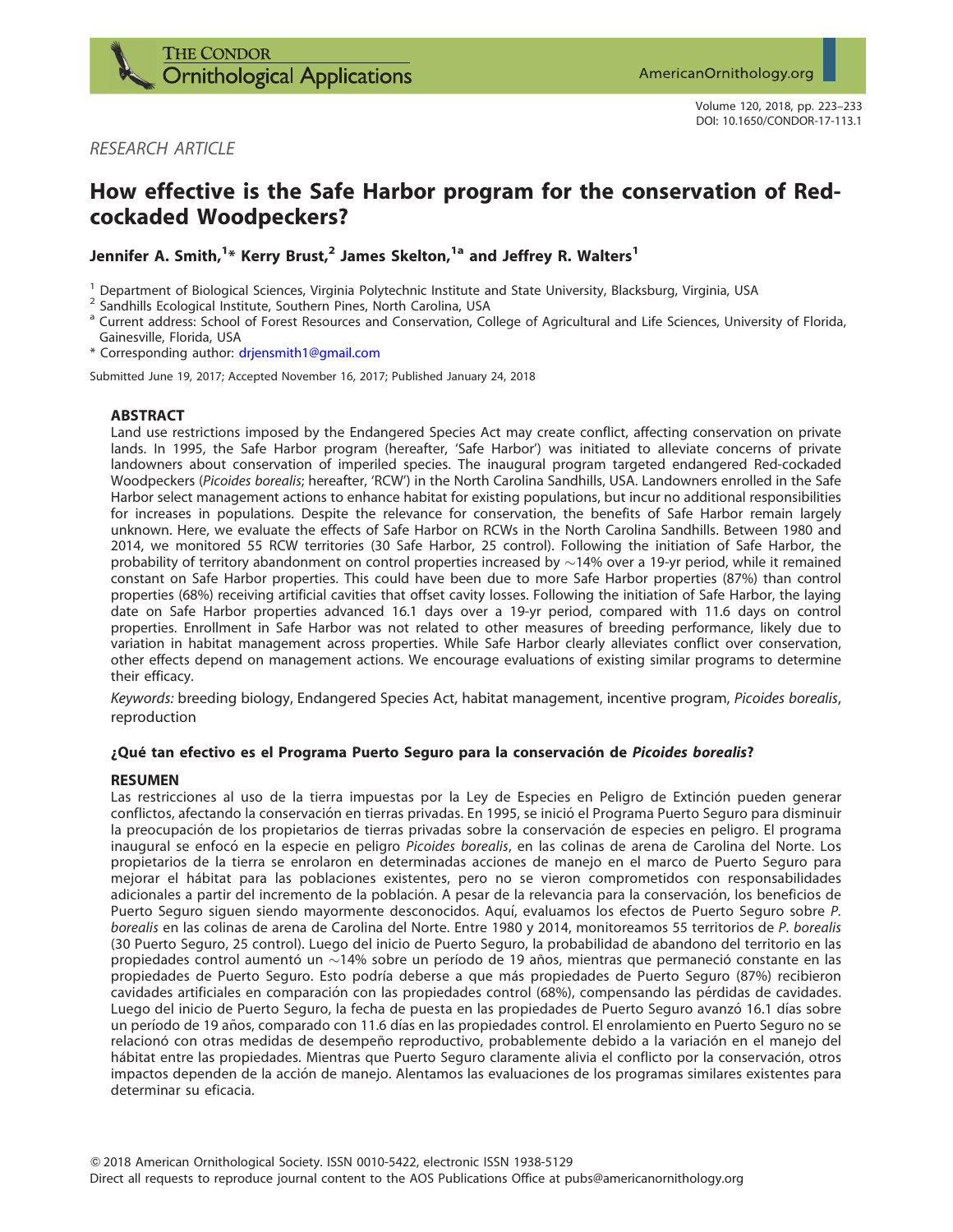Palabas clave: biología reproductiva, Ley de Especies en Peligro de Extinción, manejo del hábitat, Picoides borealis, programa incentivo, reproducción

# INTRODUCTION

The Endangered Species Act (ESA) was enacted in 1973 to conserve endangered and threatened species across the United States. Under section 9 of the ESA, 'take' of listed species is prohibited, unless authorized under other ESA provisions. Take includes harm, defined as an act that kills or injures listed wildlife by significantly impairing essential behavioral patterns, and extends to significant habitat modification. Therefore, the ESA imposes land use restrictions that may have economic consequences for landowners, who may consequently be reluctant to engage in active habitat management for endangered and threatened species. This reluctance may be particularly evident on private lands, where landowners are not legally obligated under the ESA to participate in habitat management for listed species, even though they must avoid land uses and habitat modifications that could harm listed wildlife residing on their properties. In contrast, under section 7 of the ESA, managers of public lands are required to conserve species through beneficial management actions that sustain and increase target populations. In response to the restrictions imposed by the ESA, private landowners may actively remove unoccupied habitat to discourage listed species from settling on their land. Because the vast majority of species listed under the ESA occur on private land (USGAO 1994), the responses of private landowners to the restrictions imposed by the ESA potentially have substantial consequences for the conservation of imperiled species that require active management to maintain and increase their habitats and populations.

The Safe Harbor program (hereafter, 'Safe Harbor') was initiated by the U.S. Fish and Wildlife Service in 1995 to address conflicts over conservation on private lands (Bonnie 1997). Landowners enrolled in this nationally recognized voluntary program are obligated to undertake conservation measures (i.e. habitat management) that benefit existing (baseline) populations of target species on their land, but are allowed 'incidental take' for any expansion of the population beyond baseline levels. Thus, Safe Harbor eases the regulatory burden and removes uncertainties associated with future land management, thereby facilitating conservation and reducing fear of increased land use restrictions. Between its inception in 1995 and 2002,  $>8,000$  km<sup>2</sup> was enrolled in Safe Harbor, providing protection for more than 21 endangered species in the U.S. through targeted habitat management (Wilcove and Lee 2004). Yet, despite the program's focus on conservation, little is known about the effects of Safe Harbor on target species.

The inaugural Safe Harbor program targeted Redcockaded Woodpeckers (Picoides borealis; hereafter, 'RCWs') in the North Carolina Sandhills. The RCW is a cooperatively breeding species that typically inhabits mature pine forests in the southeastern U.S. (Walters and Garcia 2016). RCWs are primary cavity nesters that excavate cavities exclusively in live mature pine trees. Within a family group, each bird has a cavity in which it roosts. Collectively, all cavities used by the family constitute a cluster. RCWs prefer open, fire-maintained forest with a sparse hardwood midstory and species-rich grass and forb ground cover for breeding and foraging (USFWS 2003). Because of loss and degradation of habitat, RCWs experienced a dramatic population decline, leading to their listing as Federally Endangered under the ESA in 1970. Now, they generally require active habitat management (e.g., prescribed fire and silviculture) to regulate forest structure and composition. Although they are recovering, numbers remain at  $\langle 3\%$  of the estimated original population (Conner et al. 2001). Longleaf pine (Pinus palustris) forests in the North Carolina Sandhills support one of the largest remaining populations of RCWs. While state and federal lands provide much of the existing habitat for RCWs in the area,  $\sim$ 10% of the population occurs on private lands. Negative attitudes of landowners toward conservation of RCWs resulted in loss of habitat in the early 1990s—Landowners removed pine habitat to avoid colonization of their properties by RCWs and resultant land use restrictions (Lueck and Michael 2003). These negative attitudes and landowner actions raised concerns about the long-term viability of RCWs on private lands and led to the inception of Safe Harbor in 1995 (Bonnie 1997).

Over the 2 decades that the Sandhills Safe Harbor program has been in place, management of RCW foraging habitat on Safe Harbor properties has been variable. This is partly due to the nature of the Sandhills program: Landowners who enroll in Safe Harbor are able to select among beneficial management strategies when drafting the agreement. Thus, the habitat management techniques used across Safe Harbor properties are not consistent. Nevertheless, the primary management activity conducted on Safe Harbor properties has been construction of artificial cavities. Cavities can be added to active clusters with few existing cavities (cavity-limited clusters) to reduce the probability of cluster abandonment, or constructed in unoccupied habitat (recruitment clusters) to promote population expansion (Copeyon et al. 1991, Walters 1991). Restrictor plates have also been affixed to enlarged cavities to prevent cavity abandonment and to discourage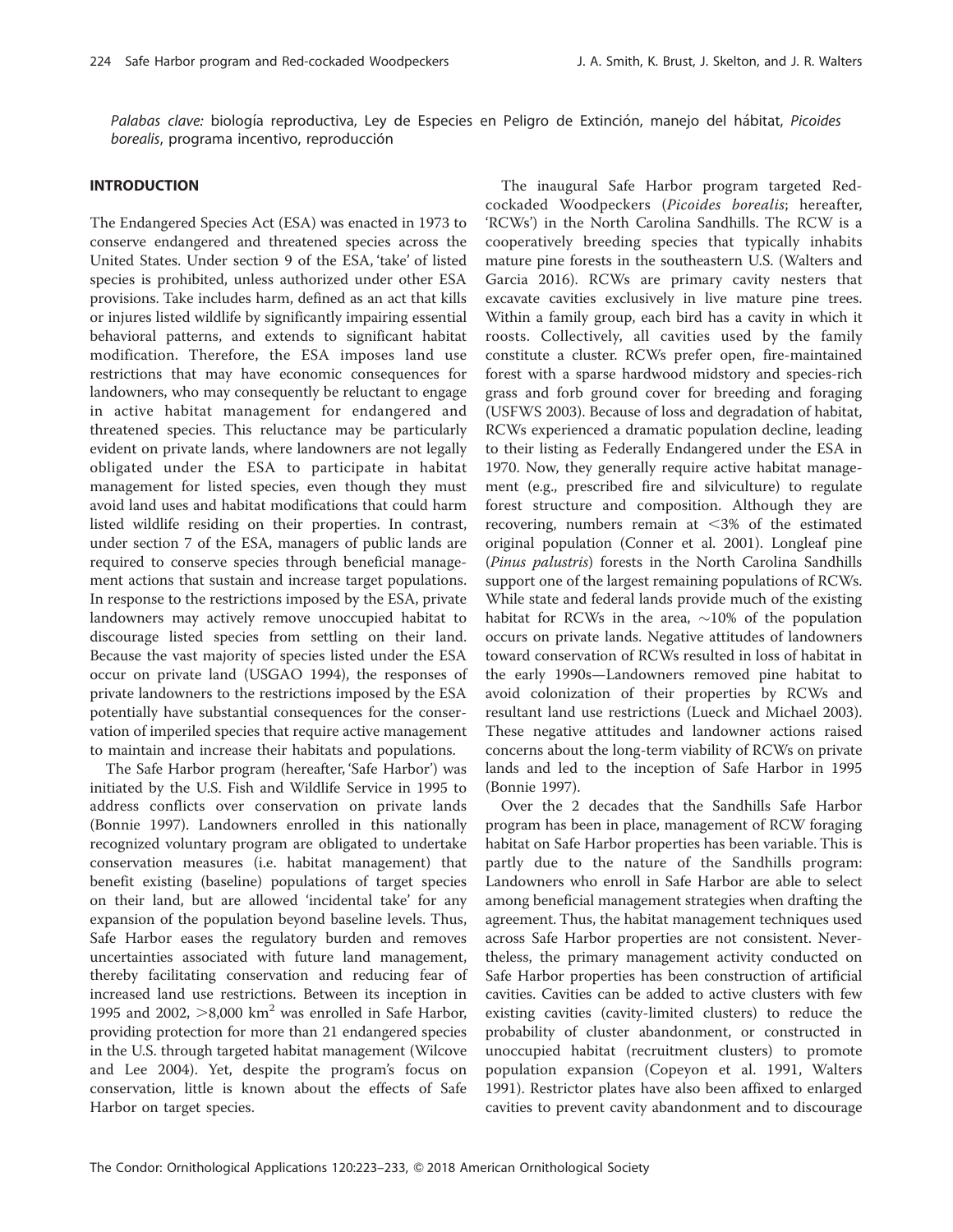larger heterospecific occupants (Carter et al. 1989). In addition, landowners are often required to maintain or enhance existing foraging habitat following standards based on total basal area ( $\geq$ 280 m<sup>2</sup>) of pines  $\geq$ 30 yr of age and  $\geq$ 25 cm dbh in open (9–16 m<sup>2</sup> ha<sup>-1</sup>) stands with little hardwood midstory (USFWS 2003). The main aims of these management activities have been to avoid the destruction of RCW-occupied habitat and to maintain existing RCW habitat in order to connect otherwise isolated subpopulations.

Results to date suggest that Safe Harbor has enhanced RCW population connectivity in the Sandhills (Trainor et al. 2013). However, the effects of Safe Harbor on other aspects of RCW biology remain unknown. The quality and quantity of available foraging habitat affect the productivity of RCWs (Davenport et al. 2000, McKellar et al. 2014, Garabedian et al. 2017). However, foraging habitat management standards prescribed for Safe Harbor are not associated with RCW breeding performance (Walters et al. 2002). Nevertheless, habitat management activities on Safe Harbor properties may improve habitat over that on adjacent unmanaged properties. If so, RCWs breeding on Safe Harbor properties should experience enhanced breeding performance compared with those on adjacent unmanaged properties. The RCW Safe Harbor program in the Sandhills was the first Safe Harbor program to be established, offering the longest period of implementation over which to evaluate the effects of a program with its structure.

Our objective was to evaluate the effects of Safe Harbor on RCWs by comparing the biology of birds breeding on Safe Harbor properties with those breeding on adjacent control properties using a Before-After-Control-Impact study design. We predicted that birds breeding on Safe Harbor properties would experience enhanced breeding performance compared with those breeding on control properties. Specifically, we predicted that birds breeding on Safe Harbor properties would: (1) lay larger clutches; (2) experience less nest failure; (3) experience less brood reduction; and (4) experience higher productivity. In addition, because food availability can limit egg laying (Perrins 1970), and because food availability is often associated with habitat quality (Johnson 2007), we predicted that birds breeding on Safe Harbor properties would initiate clutches earlier than their counterparts breeding on control properties. Because of the addition of artificial cavities on Safe Harbor properties, we also predicted that the number of abandoned clusters would be lower on Safe Harbor properties compared with adjacent control properties. Finally, we explored 2 additional aspects of demography that may be influenced by habitat quality, adult female survival and the probability of emigration by adult females.

# **METHODS**

# Study Area

We conducted our study on private lands in Hoke and Moore counties in the North Carolina Sandhills (centered on 35.1667°N, 79.4500°W; Figure 1). The study area covered  $\sim$ 260,000 ha and contained a population of RCWs that had been monitored annually since the early 1980s. Between 1995 and 2014,  $\sim$ 22,000 ha of land within the study area was enrolled into Safe Harbor. Much of the habitat consisted of an open canopy dominated by mature longleaf pine, with a sparse midstory composed primarily of oaks (Quercus spp.) and ground cover dominated by pineland threeawn (Aristida stricta). The study area also included golf courses, horse farms with wooded pastures, and residential developments that supported a large proportion of RCW clusters found on Safe Harbor properties.

# Experimental Approach

We used a Before-After-Control-Impact (hereafter, 'BACI') study design to evaluate the effects of Safe Harbor on RCWs. Specifically, we compared pre- and post-enrollment measures of breeding performance of birds on properties enrolled in Safe Harbor (i.e. those affected) with those on control properties between 1980 and 2014. The BACI design is a common approach used in impact assessments (e.g., Stephens et al. 2015, Winder et al. 2015, Sansom et al. 2016) and allows researchers to separate the effects of an impact on target variables from natural variability in those variables.

# Breeding Performance

Monitoring methods are described in detail by Walters et al. (1988). In brief, we visited all clusters in the study area prior to each breeding season to determine whether the cluster was occupied (indicated by the presence of at least one adult). Thereafter, we monitored the contents of cavities within each active cluster (e.g., clutch and brood size) every 9–11 days. We also identified color-banded adults to obtain group size and composition. At 5–10 days posthatching, we banded nestlings with a unique combination of color bands. We conducted fledgling checks at 30 days posthatching to determine the identity and sex of fledged young.

We defined group size as the number of adults in a breeding group (2 breeding adults plus 0–5 helpers; Walters and Garcia 2016). We considered the initiation of a clutch to indicate the onset of a breeding attempt (hereafter, 'laying date'). We calculated laying date by backdating from the estimated age of nestlings when first observed, assuming that 1 egg was laid per day and that the interval between clutch completion and hatching was 11 days (Schiegg et al. 2002). We considered a breeding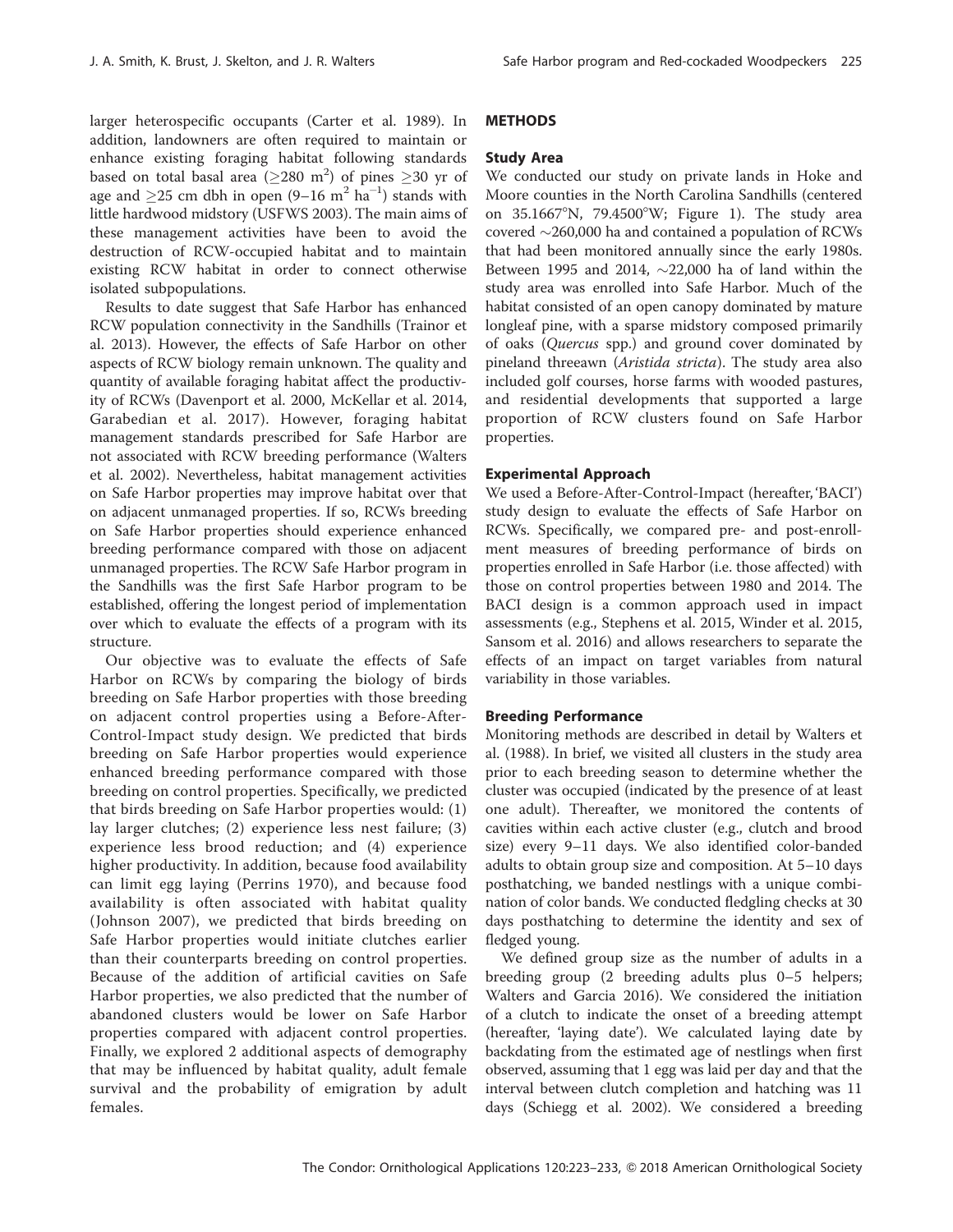

FIGURE 1. Location of the study area within (A) North Carolina, USA, and (B) Hoke and Moore counties, North Carolina, where we evaluated the effectiveness of the Safe Harbor program for the conservation of Red-cockaded Woodpeckers.

attempt to have failed if no young fledged (hereafter, 'breeding failure'). We calculated brood reduction as the difference between the clutch size and the number of nestlings banded as a proportion of clutch size (most brood reduction occurs in the first couple of days posthatching; LaBranche and Walters 1994). Finally, we defined productivity as the number of fledglings produced annually per group.

## Landscape Attributes

We mapped all cavity trees and calculated the centroid for each cluster as the mean of the cavity tree coordinates

within the cluster using ArcMap 10.3 (Environmental Systems Research Institute, Redlands, California, USA). For the purpose of analysis, we used the same cluster centroid throughout the entire study because cavity trees are typically used for long periods (i.e. up to and exceeding 30 yr; Conner et al. 2001). We delineated territories by centering circular buffers with a 0.5-km radius on each cluster centroid following Walters et al. (1988). Our buffers approximated the size of an average core area within an RCW territory in the study area (i.e. the area in which an RCW group spent 95% of its time [81 ha]; Conner et al. 2001). We used Thiessen polygons to partition neighboring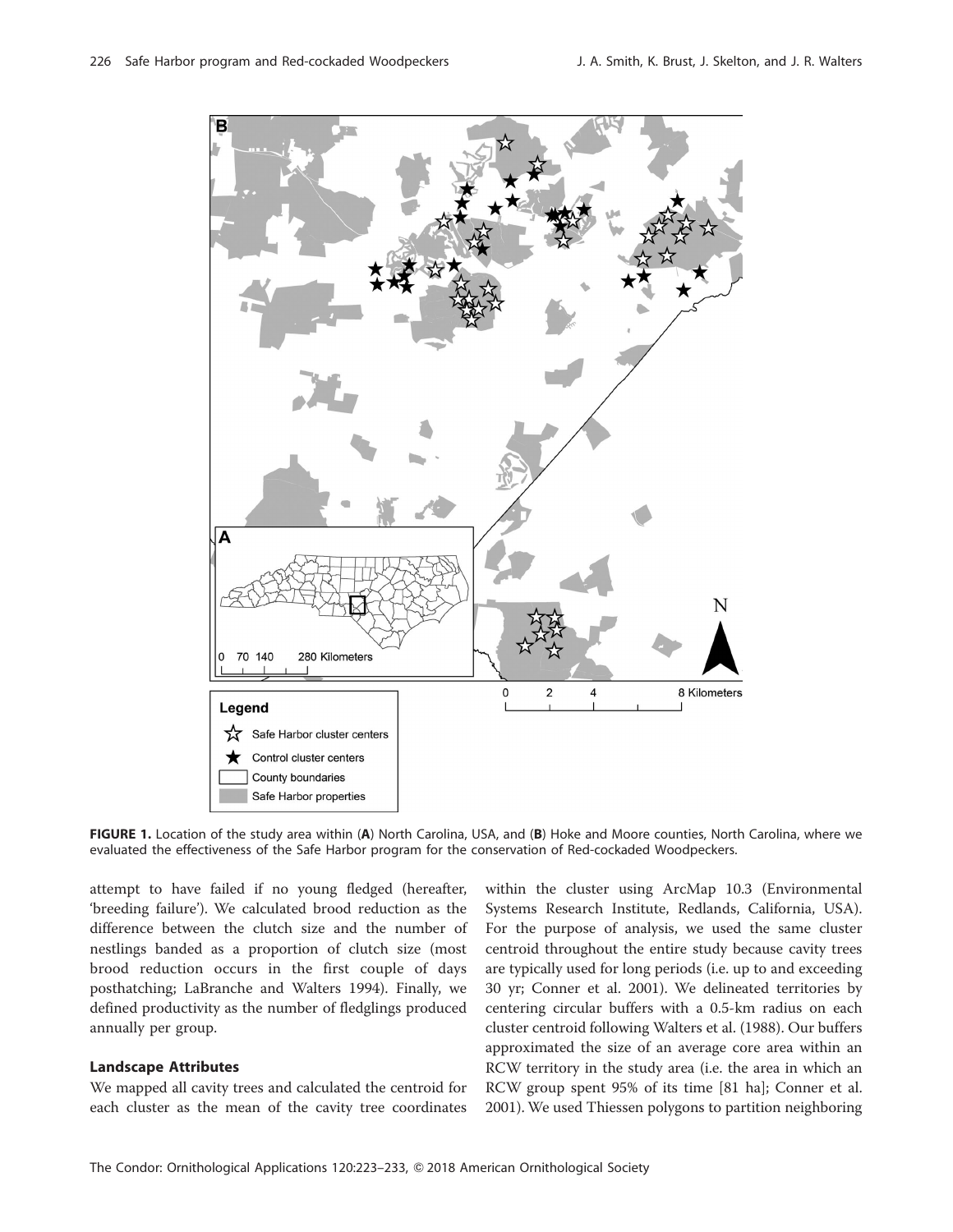territories when buffers overlapped (Convery and Walters 2004). We mapped Safe Harbor properties and then calculated the percentage of each territory located within a Safe Harbor property (hereafter, 'percentage Safe Harbor'). We considered territories with cluster centroids within a Safe Harbor property as experimental (i.e. enrolled in Safe Harbor), and territories with cluster centroids outside Safe Harbor properties as untreated control clusters (i.e. not enrolled in Safe Harbor). We assigned each control cluster an enrollment year equivalent to the enrollment year of its nearest Safe Harbor cluster.

## Statistical Analysis

Breeding performance. We developed a set of a priori mixed models in PROC GLIMMIX in SAS (SAS Institute 1990) to evaluate the effects of Safe Harbor on the breeding performance of RCWs. Because measures of breeding performance can change between breeding attempts (LaBranche and Walters 1994, Conner et al. 2001), we considered only first breeding attempts in each year, except for the productivity analysis, for which we considered all breeding attempts. In the productivity analysis, we also considered potential breeding attempts (i.e. where the presence of a breeding pair made breeding possible, but where no breeding attempt was initiated). Laying date (day  $1 =$  April 2) was square root transformed to meet normality assumptions. We fitted models evaluating clutch size and productivity with Poisson error distributions and log link functions. Cluster abandonment and breeding failure were analyzed as binary outcomes (e.g., yes–no or success–failure) and modeled using binomial error distributions and logit links. Brood reduction was modeled using a binomial error distribution and events–trials syntax, and models were fitted with logit links. In all models, we included treatment as a categorical dummy variable (Safe Harbor  $= 1$ , control  $= 0$ ), years since enrollment as a continuous variable (data collected before enrollment were assigned a value of 0), and an interaction between treatment and years since enrollment. We considered cluster ID as a random factor to account for repeated measures within each cluster, and year as a categorical fixed effect to account for annual variation in breeding performance. We included the percentage of territory enrolled in Safe Harbor ('percentage Safe Harbor') to account for potential effects of differences in Safe Harbor coverage among clusters. Given that time since enrollment and percentage Safe Harbor were inherently correlated (i.e. percentage Safe Harbor was always greater after enrollment), we kept percentage Safe Harbor constant and equal to the percentage at enrollment for each cluster throughout the analysis, and included an interaction between years since enrollment and percentage Safe Harbor to avoid multicollinearity. Finally, to control

for other factors known to affect breeding performance, we included group size (Walters and Garcia 2016), laying date (LaBranche and Walters 1994, Conner et al. 2001), and age of male and female breeders (Conner et al. 2001) as covariates. We evaluated collinearity between explanatory variables by calculating Spearman's rank correlation coefficients  $(r<sub>s</sub>)$ , and constructed models using combinations of explanatory variables that were not correlated  $(r_s)$  $< 0.5$ ) to reduce the probability of making Type II errors (Dormann et al. 2013).

We estimated model parameters using the maximum likelihood technique with Laplace approximation (Bolker et al. 2009). We assessed the goodness-of-fit of each global model using Pearson's  $\chi^2$ /df. We performed a multistep, step-down model selection process by first testing for an effect of year on measures of breeding performance independently from other explanatory variables and pooling data when year had no effect. We then constructed candidate models by incorporating explanatory variables. We used Akaike's information criterion corrected for small sample size ( $AIC_c$ ), differences in  $AIC_c$  ( $\Delta AIC_c$ ), and model weights  $(w_i)$  to assess models in our candidate sets. We considered the model with the lowest  $AIC_c$  to be the top-ranked model, and models with  $\Delta AIC_c \leq 2$  to have substantial support from the data (Burnham and Anderson 2002), unless they included the addition of an uninformative parameter (Arnold 2010). We considered a parameter uninformative if its addition to a less complex competing model resulted in  $\Delta AIC_c \leq 2$ , and thus did not explain enough variation in the data to warrant its inclusion. We present parameter estimates as means with 95% confidence intervals. We considered parameter estimates significant if their 95% confidence intervals did not include zero.

Survival and emigration. We constructed 2-way contingency tables and used chi-square tests of independence to evaluate whether adult female survival and emigration were independent of treatment. Treatment levels were (1) Safe Harbor and (2) control properties before enrollment, and (3) Safe Harbor and (4) control properties after enrollment. Survival events were classified into 2 categories: survived or died in a given year. We considered a bird to have died during a given year if it was not observed in the following year. Emigration events were classified into 2 categories: left a cluster (i.e. emigrated), or remained in the same cluster between 2 consecutive years (i.e. did not emigrate). We were able to distinguish between emigration and survival events because the detection probability of birds in our study population is very nearly one, as only a small number of birds disperse out of the wider study area annually (Walters et al. 1988). Of those that disperse out of the wider study area, most originate from along the boundary between the monitored and unmonitored portions of the Sandhills population. We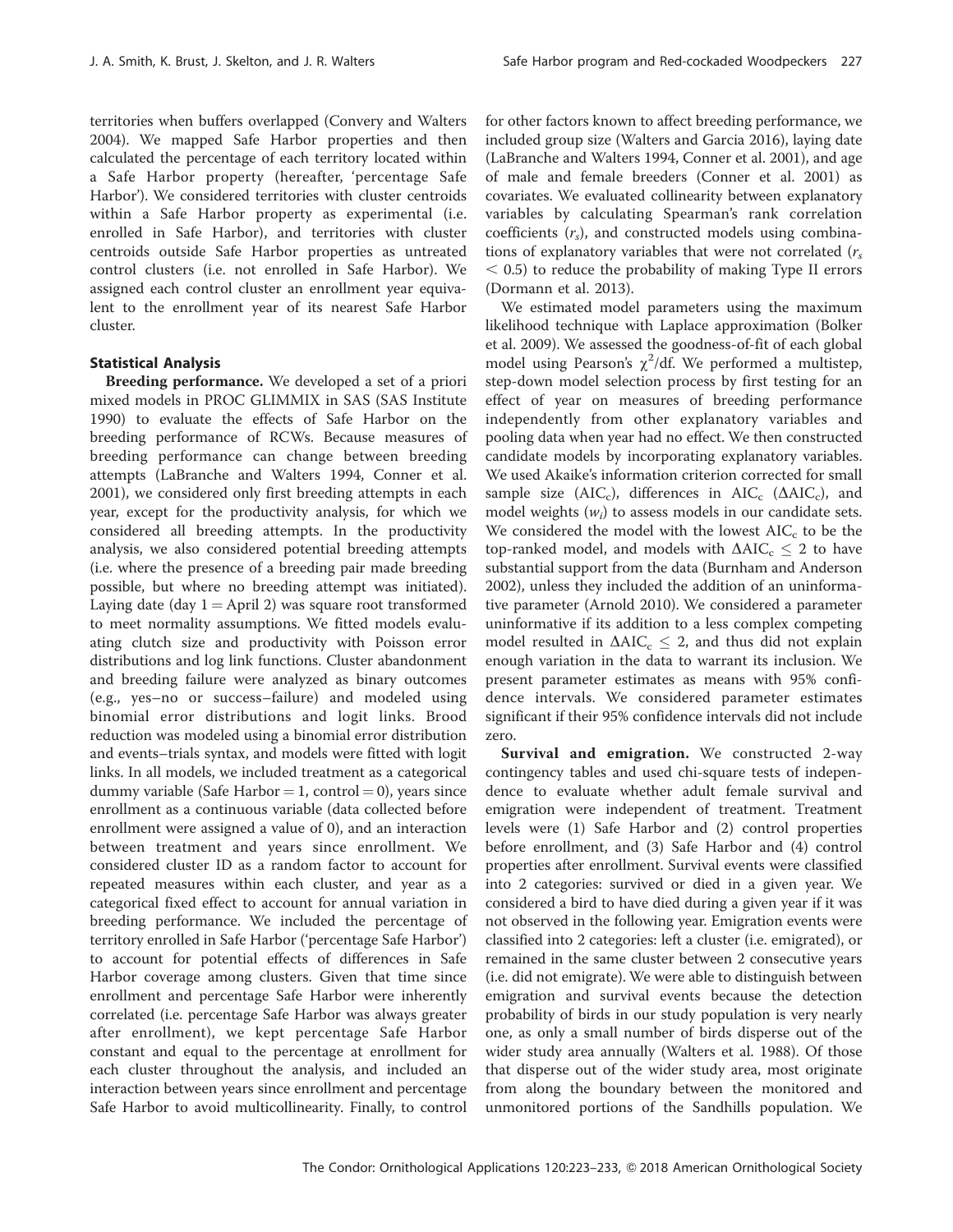TABLE 1. Models describing measures of performance for Red-cockaded Woodpeckers on private lands between 1980 and 2014, ranked by Akaike's information criterion corrected for small sample size (AIC<sub>c</sub>). SH = a categorical variable indicating whether Redcockaded Woodpeckers bred on a property enrolled in the Safe Harbor program (vs. on a control property), Time  $=$  a continuous variable representing the number of years since enrollment in the Safe Harbor program, Group size  $=$  the number of adults plus helpers in a breeding group, Year  $=$  a categorical fixed effect representing the year of study, Laying date  $=$  square root transformed to meet normality assumptions and where day 1 is April 2, F-age = female age, M-age = male age, and %SH = the percentage of a breeding group's territory that was within a Safe Harbor property. K is the number of parameters,  $-2$ LogL is the maximized loglikelihood,  $\Delta$ AIC<sub>c</sub> is the difference in AIC<sub>c</sub> score relative to the top-ranked model, and  $w_i$  is the model weight. For brevity, only null models and alternative models with  $\Delta AIC_c \leq 2$  are shown.

| Performance measure                                                                                                                                                                                                                                       | Model                                                                                                          | К  | $-2$ LogL | $\triangle$ AIC <sub>c</sub> | $W_i$ |
|-----------------------------------------------------------------------------------------------------------------------------------------------------------------------------------------------------------------------------------------------------------|----------------------------------------------------------------------------------------------------------------|----|-----------|------------------------------|-------|
| Cluster abandonment                                                                                                                                                                                                                                       | $SH + Time + SH*Time$                                                                                          | 4  | 969.33    | 0.00 <sup>a</sup>            | 0.54  |
|                                                                                                                                                                                                                                                           | $SH + Time + SH^*Time + \%SH + \%SH^*Time$                                                                     | 6  | 972.02    | 0.34                         | 0.46  |
|                                                                                                                                                                                                                                                           | Null                                                                                                           |    | 1,004.27  | 24.90                        | 0.00  |
| Laying date                                                                                                                                                                                                                                               | $SH + Time + SH^*Time + Group size + Year + F-Aqe + M-Aqe$                                                     | 8  | 2,761.53  | 0.00 <sup>b</sup>            | 0.83  |
|                                                                                                                                                                                                                                                           | Null                                                                                                           |    | 3,171.74  | 326.39                       | 0.00  |
| Clutch size                                                                                                                                                                                                                                               | $SH + Time + SH^*Time + Laying date + M-Age + F-Age$                                                           |    | 2,926.33  | $0.00 \text{ C}$             | 0.53  |
|                                                                                                                                                                                                                                                           | $SH + Time + SH^*Time + Group size + Laying date + M-Aqe$<br>$+$ F-Age                                         | 8  | 2,925.60  | 1.31                         | 0.28  |
|                                                                                                                                                                                                                                                           | Null                                                                                                           |    | 3,191.76  | 253.31                       | 0.00  |
| Breeding failure                                                                                                                                                                                                                                          | $SH + Time + SH^*Time + Group size + Laying date + M-Aqe$<br>$+$ F-Age                                         | 8  | 1,082.19  | 0.00 <sup>d</sup>            | 0.68  |
|                                                                                                                                                                                                                                                           | $SH + Time + SH^*Time + \%SH + \%SH^*Time + Group size$<br>$+$ Laying date $+$ M-Age $+$ F-Age                 | 10 | 1,079.70  | 1.59                         | 0.31  |
|                                                                                                                                                                                                                                                           | Null                                                                                                           |    | 1,261.25  | 164.90                       | 0.00  |
| Brood reduction                                                                                                                                                                                                                                           | $SH + Time + SH^* Time + Group size + Laying date + M-Aqe$<br>$+$ F-Age                                        | 8  | 1,778.57  | 0.00 <sup>e</sup>            | 0.75  |
|                                                                                                                                                                                                                                                           | Null                                                                                                           |    | 1,975.03  | 181.87                       | 0.00  |
| Productivity                                                                                                                                                                                                                                              | $SH + Time + SH^*Time + Group size + Laying date + M-Age$<br>$+$ F-Age $+$ Clutch size                         | 9  | 3,011.35  | $0.00^{\mathrm{t}}$          | 0.64  |
|                                                                                                                                                                                                                                                           | $SH + Time + SH^*Time + \%SH + \%SH^*Time + Group size$<br>$+$ Laying date $+$ M-Age $+$ F-Age $+$ Clutch size | 11 | 3,008.69  | 1.44                         | 0.31  |
|                                                                                                                                                                                                                                                           | Null                                                                                                           |    | 3,423.81  | 396.26                       | 0.00  |
| <sup>a</sup> AIC <sub>c</sub> of the top-ranked model = 979.37.<br>$^{b}$ AIC <sub>c</sub> of the top-ranked model = 2,851.38.<br>$\textdegree$ AIC, of the top-ranked model = 2,940.50.<br>$0 \text{ AU}$ $\sim$ false term resolved as a del $-1.10027$ |                                                                                                                |    |           |                              |       |

 $\text{AIC}_{\text{c}}$  of the top-ranked model = 1,100.37.<br>AIC<sub>c</sub> of the top-ranked model = 1,794.75.<br>AIC<sub>c</sub> of the top-ranked model = 3,031.56.

were confident that any effects of dispersal out of the study area would be minimal because the study area was located at the farthest distance from this boundary within the monitored portion of the population. When a chi-square statistic was significant ( $P < 0.05$ ), we calculated standardized residuals to determine whether either survival or emigration occurred significantly more or less than expected. Standardized residuals  $\geq$ 1.96 were considered significant at  $P = 0.05$  (Sheskin 2003).

# RESULTS

We monitored 55 RCW clusters from 1980 to 2014 (30 Safe Harbor and 25 control). We collected between 2 and 24 yr of pre-enrollment data (mean  $=$  18.2 yr) and between 11 and 19 yr of post-enrollment data (mean  $=$  15.6 yr) for each cluster. Variation among clusters in the amount of data collected pre- and post-enrollment was due to variation in enrollment dates of properties into Safe Harbor.

For most of the measures of breeding performance considered in our study, the model including year received less support from the data than the null model  $(\Delta AIC_c > 2;$  Table 1). Thus, we pooled data across years for subsequent analysis. The one exception was laying date; the model in which laying date varied as a function of year alone received more support from the data than the null model ( $\Delta AIC_c = 67.10$ ), and thus year was included in all subsequent analysis of this variable. Many of the top-ranked models in our candidate sets were uninformative because they contained an uninformative parameter (Arnold 2010; Table 1). For brevity, unless stated otherwise, we report only informative models.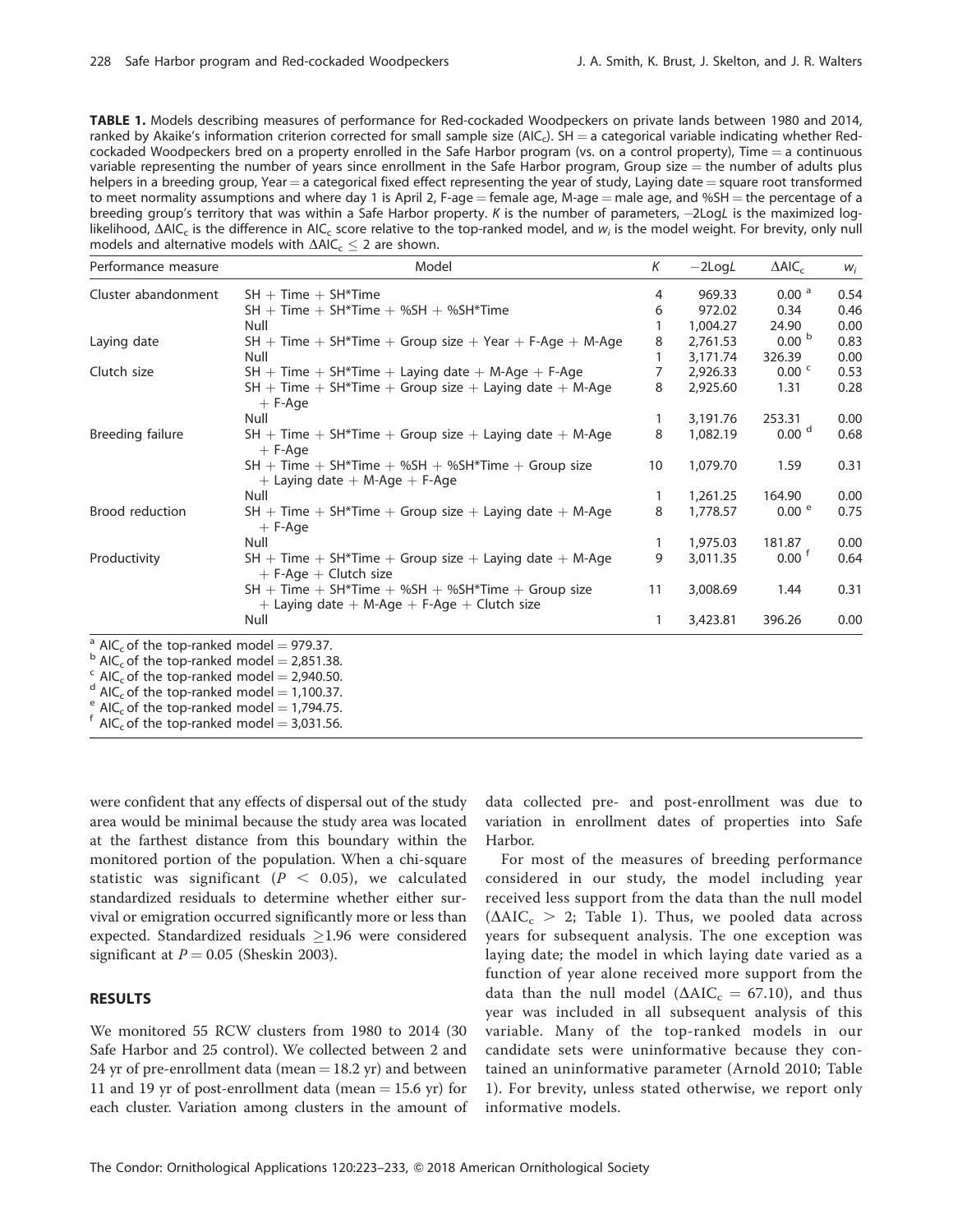

Years since enrollment in Safe Harbor

FIGURE 2. (A) Probability of cluster occupancy (mean  $\pm$  95% CI) by Red-cockaded Woodpeckers, and (B) laying dates of Redcockaded Woodpeckers (mean  $\pm$  95% CI) monitored on properties enrolled in the Safe Harbor program and on control properties in North Carolina, USA, relative to the number of years since the initiation of the Safe Harbor program in 1995 (time zero). Data were collected between 1980 and 2014 (data collected before program initiation were assigned a value of zero). Data points are predicted values derived from mixed models that accounted for random effects and site-specific covariates.

## Cluster Abandonment

Model estimates from the top-ranked model (Table 1) indicated that cluster abandonment on control properties increased by  $\sim$ 14% over the 19-yr period to 2014 following initiation of Safe Harbor in 1995 (pre-initiation:  $β = 0.06$ , 95% CI = 0.02–0.16; 19 yr post-initiation: β = 0.20, 95% CI =  $0.07 - 0.43$ ; Figure 2A). In contrast, cluster abandonment remained constant over time and at  $\sim$ 0 on Safe Harbor properties (pre-initiation:  $\beta = 0.01$ , 95% CI = 0.00–0.02; 19 yr post-initiation:  $\beta = 0.00$ , 95% CI = 0.00– 0.02). Model estimates indicated that temporal changes in abandonment between Safe Harbor and control properties were significantly different ( $\beta_{control} = 0.11$ , 95% CI = 0.03–0.17).

## Laying Date

Model estimates from the top-ranked model (Table 1) indicated that birds initiated clutches earlier in the season as group size increased ( $\beta = -0.13$ , 95% CI = -0.22 to  $-0.04$ ), as female breeder age increased ( $\beta = -0.10$ , 95% CI  $=$  -0.13 to -0.07), and as male breeder age increased ( $\beta$  =  $-0.03$ , 95% CI =  $-0.06$  to  $-0.01$ ). Model estimates also indicated that, following the initiation of Safe Harbor in 1995, the laying date on Safe Harbor properties advanced significantly, by 16.1 days over the 19-yr period to 2014 (pre-initiation:  $\beta = 37.36$ , 95% CI = 34.03-40.85; 19 yr post-initiation:  $\beta = 21.24$ , 95% CI = 16.19–26.97; Figure 2B). In comparison, laying date advanced by 11.6 days on control properties (pre-initiation:  $\beta = 36.49, 95\%$  CI =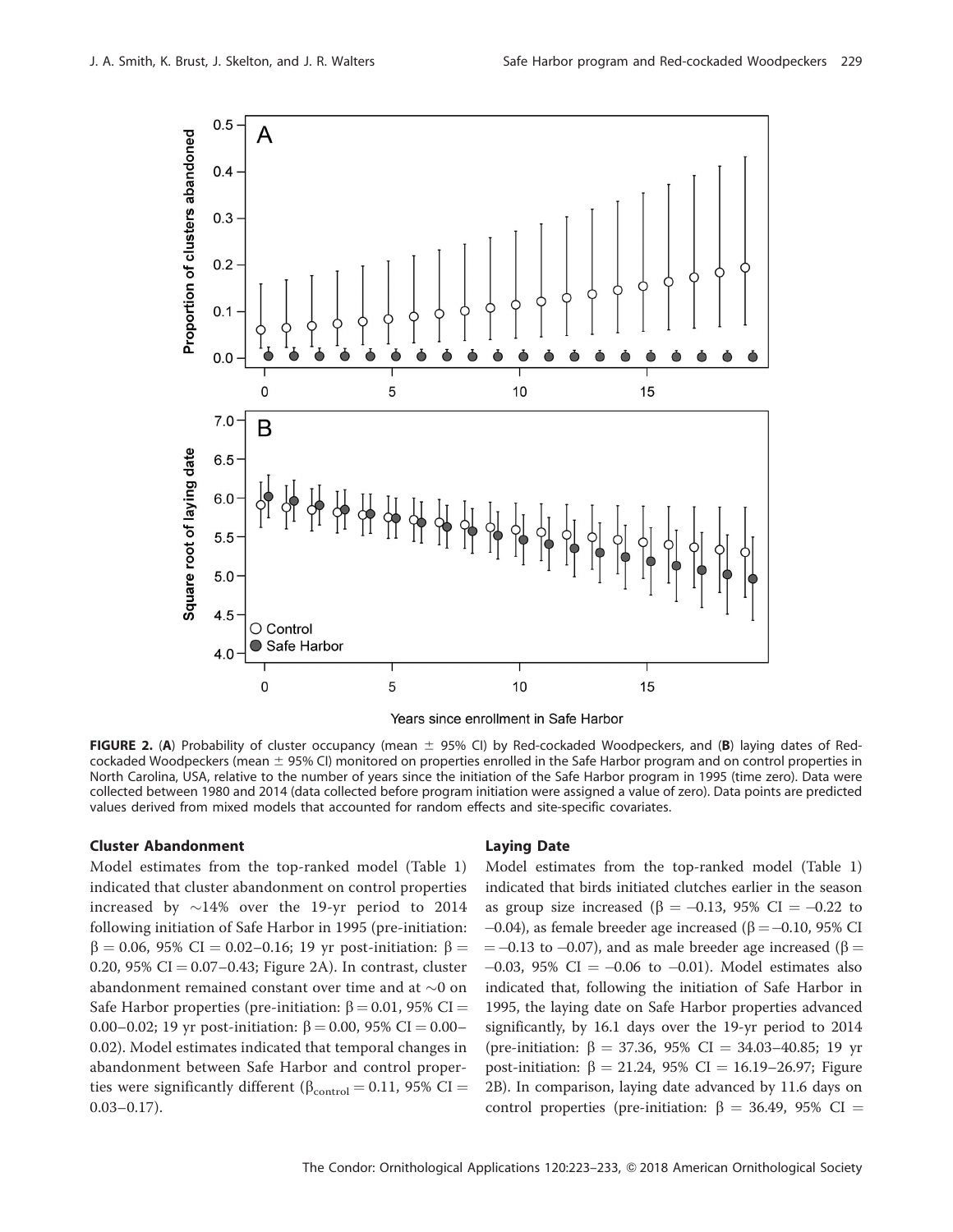32.94–40.22; 19 yr post-initiation:  $\beta = 24.85$ , 95% CI = 19.54–30.80). However, the 95% CI of the model estimate of the difference in temporal change in laying date between Safe Harbor and control properties slightly overlapped zero ( $\beta_{control} = 0.02$ , 95% CI = -0.00 to 0.05).

## Clutch Size

Model estimates from the top-ranked model (Table 1) suggested that clutch size decreased seasonally ( $\beta = -0.01$ , 95% CI =  $-0.01$  to  $-0.00$ ). Both female and male breeder age had a weak positive effect on clutch size (female:  $\beta =$ 0.01, 95% CI = -0.01 to 0.02; male:  $\beta$  = 0.01, 95% CI =  $-0.01$  to 0.02). Clutch size did not change significantly over the 19-yr period following the initiation of Safe Harbor for birds breeding on either Safe Harbor (pre-initiation:  $\beta =$ 3.54, 95% CI = 3.03–4.12; 19 yr post-initiation:  $\beta = 3.44$ , 95% CI = 2.78–4.24) or control properties (pre-initiation:  $\beta$  $= 3.46, 95\% \text{ CI} = 2.95 - 4.06; 19 \text{ yr post-initation: } \beta = 3.48,$  $95\%$  CI = 2.74-4.42).

#### Breeding Failure

Model estimates from the top-ranked model (Table 1) suggested that breeding failure increased seasonally (laying date:  $\beta = 0.03$ , 95% CI = 0.01–0.04), declined with group size ( $\beta = -0.40$ , 95% CI = -0.64 to -0.15), and increased with male breeder age ( $\beta = 0.08$ , 95% CI = 0.02–0.15). Female breeder age had a weak effect on breeding failure  $(\beta = -0.03, 95\% \text{ CI} = -0.11 \text{ to } 0.04)$ . The probability of breeding failure did not change significantly over the 19-yr period to 2014 following the initiation of Safe Harbor in 1995 for birds breeding on either Safe Harbor (preinitiation:  $\beta = 0.25, 95\% \text{ CI} = 0.13{\text -}0.44; 19 \text{ yr post-}$ initiation:  $\beta = 0.26, 95\% \text{ CI} = 0.11{\text -}0.50$  or control properties (pre-initiation:  $\beta = 0.16$ , 95% CI = 0.07–0.32; 19 yr post-initiation:  $\beta = 0.28$ , 95% CI = 0.11–0.54).

## Brood Reduction

Model estimates from the top-ranked model (Table 1) suggested that brood reduction increased as group size decreased ( $\beta = -0.40$ , 95% CI = -0.53 to -0.27). There was also weak evidence for an effect of laying date and male and female breeder age on brood reduction (laying date:  $\beta$ )  $= -0.00, 95\% \text{ CI} = -0.01 \text{ to } 0.01; \text{ male age: } \beta = -0.00, 95\%$ CI = -0.04 to 0.03; female age:  $\beta$  = 0.01, 95% CI = -0.03 to 0.05). Model estimates indicated that brood reduction increased nonsignificantly over the 19-yr period following the initiation of Safe Harbor for birds breeding on both Safe Harbor (pre-initiation:  $\beta = 0.53$ , 95% CI = 0.42–0.64; 19 yr post-initiation: β = 0.67, 95% CI = 0.54–0.77) and control properties (pre-initiation:  $\beta = 0.53$ , 95% CI = 0.42– 0.65; 19 yr post-initiation:  $\beta = 0.67$ , 95% CI = 0.53–0.80). These trends were equivalent between Safe Harbor and control properties ( $\beta_{control} = -0.01$ , 95% CI = -0.04 to 0.02).

## **Productivity**

Model estimates from the top-ranked model (Table 1) suggested that productivity increased as group size and clutch size increased (group size:  $\beta = 0.18$ , 95% CI = 0.12– 0.25; clutch size:  $\beta = 0.07$ , 95% CI = 0.03–0.11) and decreased seasonally (laying date:  $\beta = -0.01$ , 95% CI =  $-0.01$  to  $-0.00$ ). Productivity increased nonsignificantly with female age ( $\beta = 0.01$ , 95% CI = -0.02 to 0.03) and decreased nonsignificantly with male age ( $\beta = -0.01$ , 95%  $CI = -0.03$  to 0.01). Model estimates indicated that productivity decreased nonsignificantly over the 19-yr period following the initiation of Safe Harbor for birds breeding on both Safe Harbor (pre-initiation:  $\beta$  = 1.04, 95% CI = 0.78–1.37; 19 yr post-initiation:  $\beta$  = 0.76, 95% CI = 0.49–1.18) and control properties (pre-initiation:  $\beta = 1.14$ , 95% CI = 0.86–1.51; 19 yr post-initiation: β = 0.84, 95% CI  $= 0.56-1.26$ ). These trends were equivalent between Safe Harbor and control properties ( $\beta_{\text{control}} = -0.00$ , 95% CI =  $-0.02$  to 0.02).

#### Survival and Emigration

Annual survival rates (survival events / mortality events  $+$ survival events) on Safe Harbor properties were 77% preinitiation ( $n = 573$ ) and 79% post-initiation ( $n = 502$ ). On control properties, annual survival rates were 77% preinitiation ( $n = 395$ ) and 75% post-initiation ( $n = 321$ ). Thus, survival was not significantly associated with treatment  $(\chi^2)$  $= 2.43, P > 0.05$ . The annual proportion of females emigrating (emigration events / emigration events  $+$ retention events) from Safe Harbor properties was 24% pre-initiation ( $n = 305$ ) and 17% post-initiation ( $n = 272$ ). The annual rate of female emigration from control properties was 18% pre-initiation ( $n = 219$ ) and 21% post-initiation ( $n = 143$ ). Thus, emigration was also not significantly associated with treatment ( $\chi^2 = 4.48$ ,  $P >$ 0.05).

## **DISCUSSION**

This study is the first comprehensive assessment of the efficacy of the Safe Harbor program toward improving the breeding success and persistence of an endangered species. By focusing on the earliest-established Safe Harbor program, our study offers the longest period of implementation across which to evaluate effects of the program on an imperiled species. Contrary to our predictions, we found no effect of enrollment in the program on clutch size, breeding failure, brood reduction, fledging success, or productivity of RCWs. However, temporal patterns in cluster abandonment following the initiation of Safe Harbor were significantly different between control and Safe Harbor properties; following initiation, the probability of cluster abandonment increased by  $\sim$ 14% over a 19-yr period on control properties, whereas it remained constant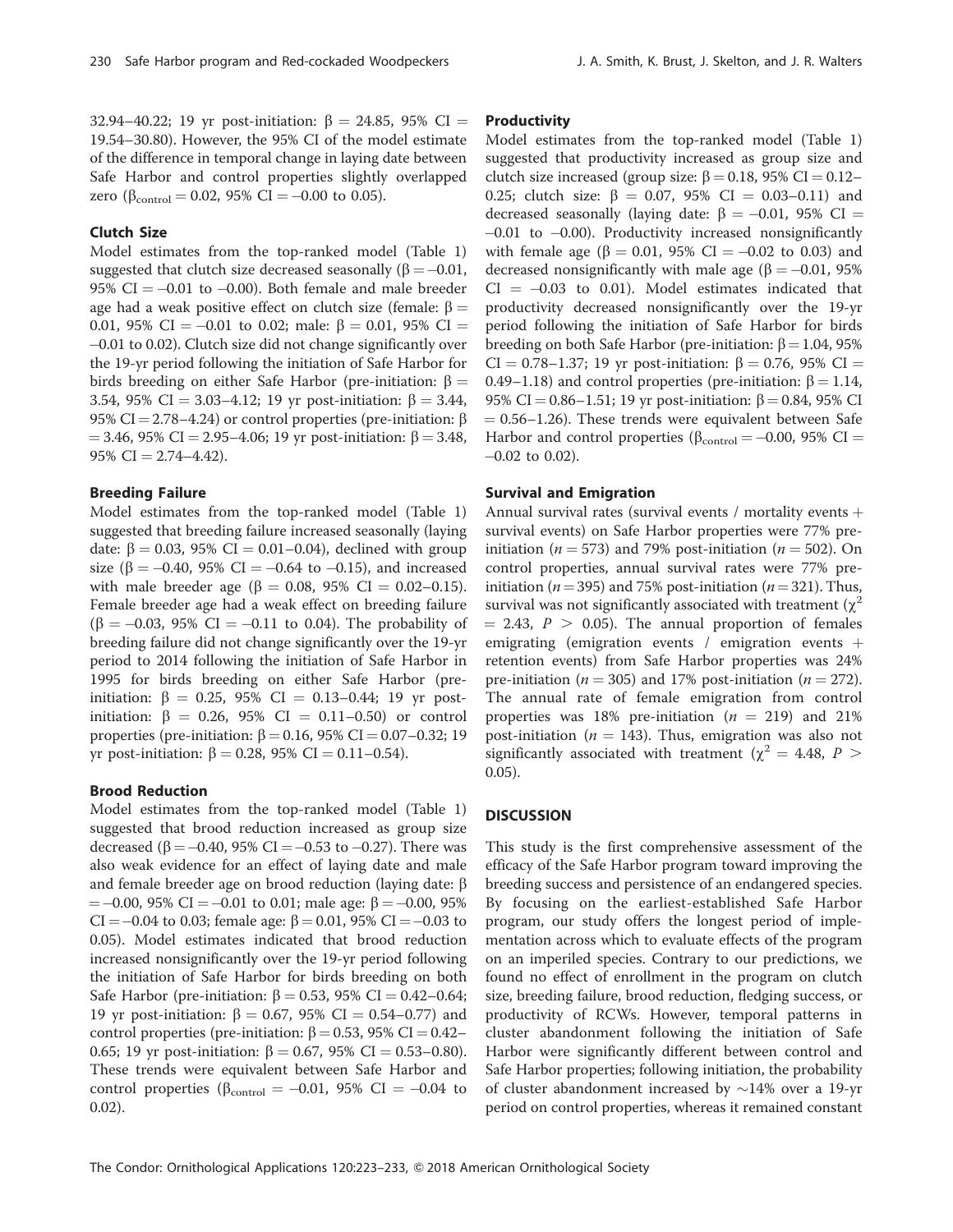and negligible on Safe Harbor properties over the same period. In addition, model estimates suggested that laying date advanced further on Safe Harbor properties than on control properties over the 19-yr period to 2014 following the initiation of Safe Harbor in 1995 (16.1 days vs. 11.6 days, respectively).

Prior to the initiation of Safe Harbor, the probability of cluster abandonment was  $~6\%$  higher on control properties compared with Safe Harbor properties, suggesting that the presence of RCWs influenced the likelihood that a landowner would enroll in Safe Harbor. Similarly, Zhang and Mehmood (2002) showed that Safe Harbor participants were more aware of whether or not RCWs were present and more likely to have active clusters on their properties compared with their control counterparts. Given that landowners face regulatory uncertainty when active RCW clusters occur on their property, we suggest that the higher likelihood of enrolling in Safe Harbor in the presence of occupied clusters reflects risk-averse behavior of landowners (Mehmood and Zhang 2005).

Enrollment in Safe Harbor reduced cluster abandonment compared with that observed on control properties, and thus reduced the loss of baseline groups. Following cavity tree loss to lightning strikes, disease, and windstorms, and cavity loss to enlargement by other cavityexcavating species (Conner et al. 2001, Harding and Walters 2002), the pool of old-growth pine trees suitable for new cavity excavation is often small and replacement trees are thus scarce. Furthermore, cavities typically require many years to excavate (Harding and Walters 2002). Under this scenario, cavity loss often results in cluster abandonment (Loeb et al. 1992). Thus, we suggest that the observed trends in cluster abandonment following the initiation of Safe Harbor were due to greater provisioning of artificial cavities that promoted continued occupancy on Safe Harbor properties (Copeyon et al. 1991); 87% of territories on Safe Harbor properties were provisioned with artificial cavities, compared with 68% of territories on control properties.

Overall, the laying date of RCWs advanced over the study period, supporting previous results from our study population (Schiegg et al. 2002, Garcia 2014). The RCW is one of many species in which an advanced laying date in response to increasing temperatures has been documented (e.g., Crick and Sparks 1999, Dunn and Winkler 1999, Both et al. 2004). The advancement in laying date was greater for birds on Safe Harbor properties compared with those on control properties. Previous research on this population has indicated that young females, inexperienced females, and experienced females breeding with a new mate advance their laying dates less than other birds in response to climate change (Schiegg et al. 2002). Thus, higher turnover of female breeders on control properties is a potential mechanism that could have produced the

difference that we observed. However, we found no association between enrollment in Safe Harbor and adult female emigration or survival, 2 mechanisms responsible for turnover rates. We found no evidence that this difference in the advancement of laying date resulted in any difference in reproductive performance, as might occur if changes in laying date disrupt temporal relationships between breeding and resource availability (Sanz et al. 2003, Dunn 2004, Visser et al. 2004). Similarly, Schiegg et al. (2002) and Garcia (2014) found that changes in laying date associated with climate change did not result in reduced breeding success in this population.

RCWs that bred on private lands in our study area experienced lower breeding productivity compared with those that bred on adjacent public lands (e.g., clutch size: private  $= 3.26$ , public  $= 3.37$ ; average number of fledglings: private  $= 1.63$ , public  $= 1.82$ ; J. Smith personal observation), where RCW habitat quality was higher (K. Brust personal observation). This suggests that foraging habitat quality was relatively poor on private lands, as productivity is correlated with foraging habitat quality both within the Sandhills (Walters et al. 2002) and range-wide (Davenport et al. 2000, McKellar et al. 2014). Thus, given that we found no effect of Safe Harbor on most measures of breeding performance, our results suggest that enrollment in Safe Harbor did not consistently result in the maintenance of higher-quality foraging habitat. Even if habitat quality had varied widely among sites, our BACI design should have detected a treatment effect if enrollment in Safe Harbor resulted in improved foraging habitat quality. One possible explanation for the lack of a Safe Harbor effect is that the habitat management standards used on Safe Harbor properties may not be effective for promoting productivity. The habitat targets employed in the private land standards differ from those for public lands, and, unlike the latter, are not correlated with RCW breeding performance (Walters et al. 2002, USFWS 2003).

That the program permits habitat management to vary substantially across properties may have contributed to the absence of an overall Safe Harbor effect. Lack of funding for habitat management may also have been a factor. Some funding for management activities, such as prescribed burning and hardwood midstory removal that improve foraging habitat quality, has been provided through various federal and state programs, including the Wildlife Habitat Incentive Program, Landowner Incentive Program, and Private Stewardship Grant Program. However, funding has been inconsistent and limited to a few large properties. Improving the productivity of RCWs on Safe Harbor properties through management of foraging habitat likely will require replacing the current habitat management guidelines with guidelines more similar to those applied to public lands and providing incentives to landowners to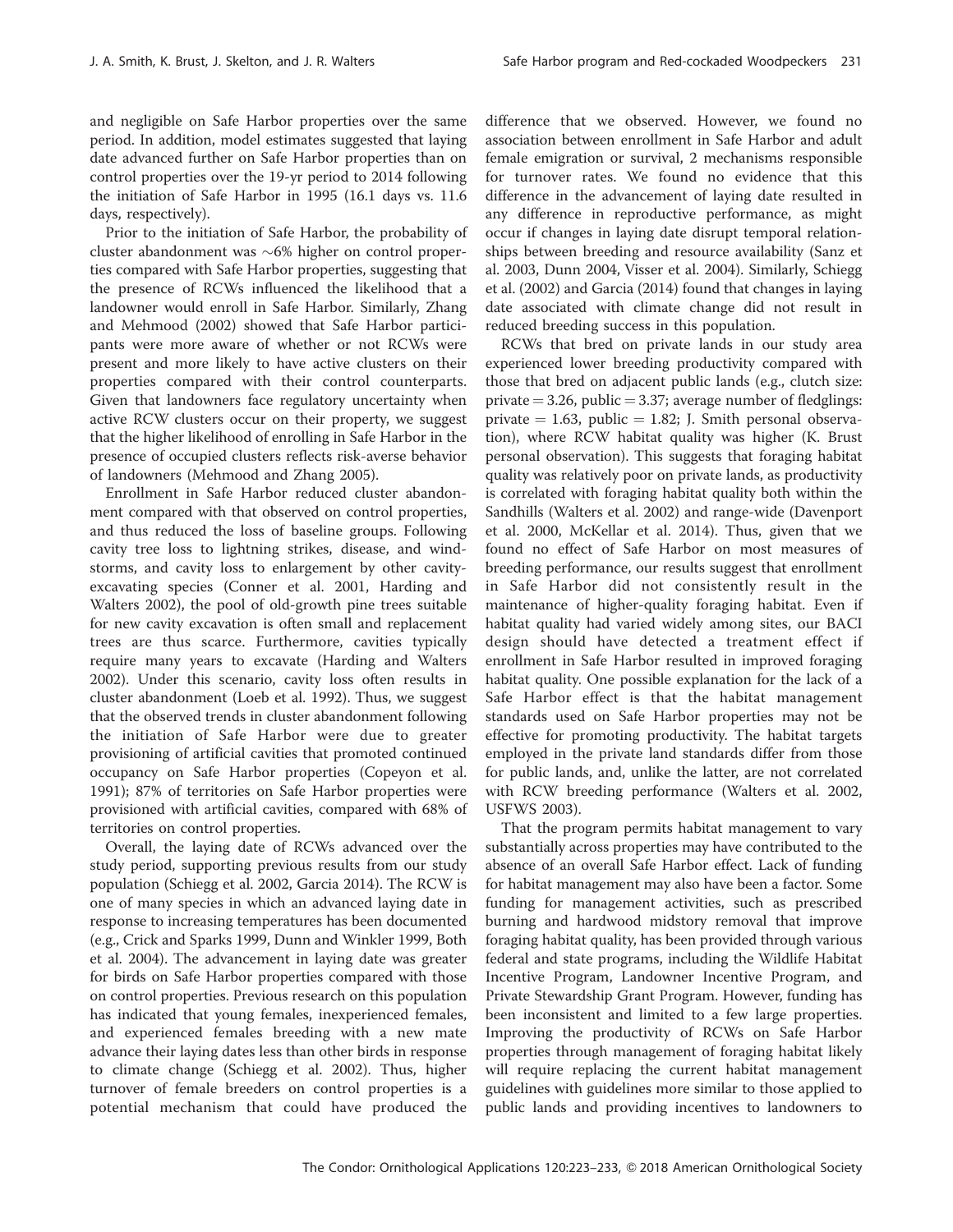apply them. This may not be a realistic goal, given the constraints on management of private lands. For example, prescribed burning, which is essential to maintaining highquality foraging habitat (James et al. 1997), is not feasible on Safe Harbor properties in residential areas. The need to elevate outreach and education to private landowners with working forests, many of whom are enrolled in Safe Harbor, has been acknowledged by the North Carolina Sandhills Conservation Partnership. One outcome has been the Sandhills Prescribed Burn Association (PBA), which was created to provide technical assistance and leverage resources available to private landowners for prescribed burning. The PBA will undoubtedly encourage the reintroduction of prescribed fire to Safe Harbor properties located outside municipalities.

Given the funding and logistical obstacles associated with foraging habitat enhancement, artificial cavity provisioning has been the sole management effort pursued for many RCW clusters on private lands. The U.S. Fish and Wildlife Service, Federal Emergency Management Agency, and Natural Resource Conservation Service provided funding for cavity construction beginning in 1996 in response to loss of cavities to Hurricane Fran, but these monies were spent by the mid-2000s. Provisioning and maintenance of suitable artificial cavities within these same clusters on private lands, while facilitated by enrollment in the Safe Harbor program, has been funded largely by a nongovernmental organization over the last decade. Limited funding for cavity work has come from mitigation for property development.

## Conclusions

The initial Safe Harbor program in the North Carolina Sandhills clearly accomplished its immediate objective of alleviating conflict over RCW conservation. Widespread cutting of potential habitat that occurred prior to Safe Harbor ceased (Lueck and Michael 2003), many landowners enrolled in the program, and attitudes toward conservation changed quickly and have remained much more positive. The primary management activity conducted on Safe Harbor properties, provisioning of artificial cavities, has been effective in promoting cluster occupancy and retention of individual birds in territories. Thus, one can argue that the Safe Harbor program has played an important role in the retention of RCWs on private land since its inception 20 yr ago.

Importantly, this study highlights challenges to conservation-based objectives that may be common across Safe Harbor programs and other incentive programs focused on private lands. The efficacy of Safe Harbor, at least for RCWs, appears to be dependent on adequate funding and the implementation of appropriate habitat management techniques. Additional evaluation of Safe Harbor programs for a wide range of species in different geographic locations will reveal the generality of these potential limitations. The challenge will be to adjust programs appropriately to increase engagement between private landowners, agencies, and biologists to meet conservation objectives.

## ACKNOWLEDGMENTS

We thank all past and current field staff and graduate students at Virginia Tech and North Carolina State University for their contributions to data collection. We are particularly indebted to J. H. Carter, III, P. Doerr, and the staff of the Sandhills Ecological Institute: S. Anchor, V. Genovese, and J. Maynard. Funding statement: The National Fish and Wildlife Foundation, U.S. Fish and Wildlife Service North Carolina Sandhills and Asheville offices, Department of Defense Army at Fort Bragg, National Science Foundation (BSR-8307090, BSR-8717683), and private contributors, including M. Jones (deceased), J. H. Carter, III, and KMART, provided funding for monitoring of Red-cockaded Woodpeckers on private lands. None of our funders had any influence on the content of the submitted manuscript. None of our funders required approval of the final manuscript to be published.

Ethics statement: Fieldwork was conducted with ethics approval from the Virginia Tech Institutional Animal Care and Use Committee (permits 13-177-BIOL and 10-138- BIOL), and under endangered species permits TE807672 and TE087191, and banding permits 23311 and 09754.

Author contributions: All authors conceived the idea, design, and experiment underlying this study and wrote the paper; K.B. collected the data; and J.A.S. and J.S. analyzed the data.

## LITERATURE CITED

- Arnold, T. W. (2010). Uninformative parameters and model selection using Akaike's Information Criterion. The Journal of Wildlife Management 74:1175–1178.
- Bolker, B. M., M. E. Brooks, C. J. Clark, S. W. Geange, J. R. Poulsen, M. H. H. Stevens, and J.-S. S. White (2009). Generalized linear mixed models: A practical guide for ecology and evolution. Trends in Ecology & Evolution 24:127–135.
- Bonnie, R. (1997). Safe harbor for the Red-cockaded Woodpecker. Journal of Forestry 95:17–22.
- Both, C., A. V. Artemyev, B. Blaauw, R. J. Cowie, A. J. Dekhuijzen, T. Eeva, A. Enemar, L. Gustafsson, E. V. Ivankina, A. Järvinen, N. B. Metcalfe, et al. (2004). Large-scale geographical variation confirms that climate change causes birds to lay earlier. Proceedings of the Royal Society of London, Series B 271: 1657–1662.
- Burnham, K. P., and D. R. Anderson (2002). Model Selection and Multimodel Inference: A Practical Information-Theoretic Approach, second edition. Springer, New York, NY, USA.
- Carter, J. H., III., J. R. Walters, S. H. Everhart, and P. D. Doerr (1989). Restrictors for Red-cockaded Woodpecker cavities. Wildlife Society Bulletin 17:68–72.
- Conner, R. N., D. C. Rudolph, and J. R. Walters (2001). The Redcockaded Woodpecker: Surviving in a Fire-Maintained Ecosystem. University of Texas Press, Austin, TX, USA.